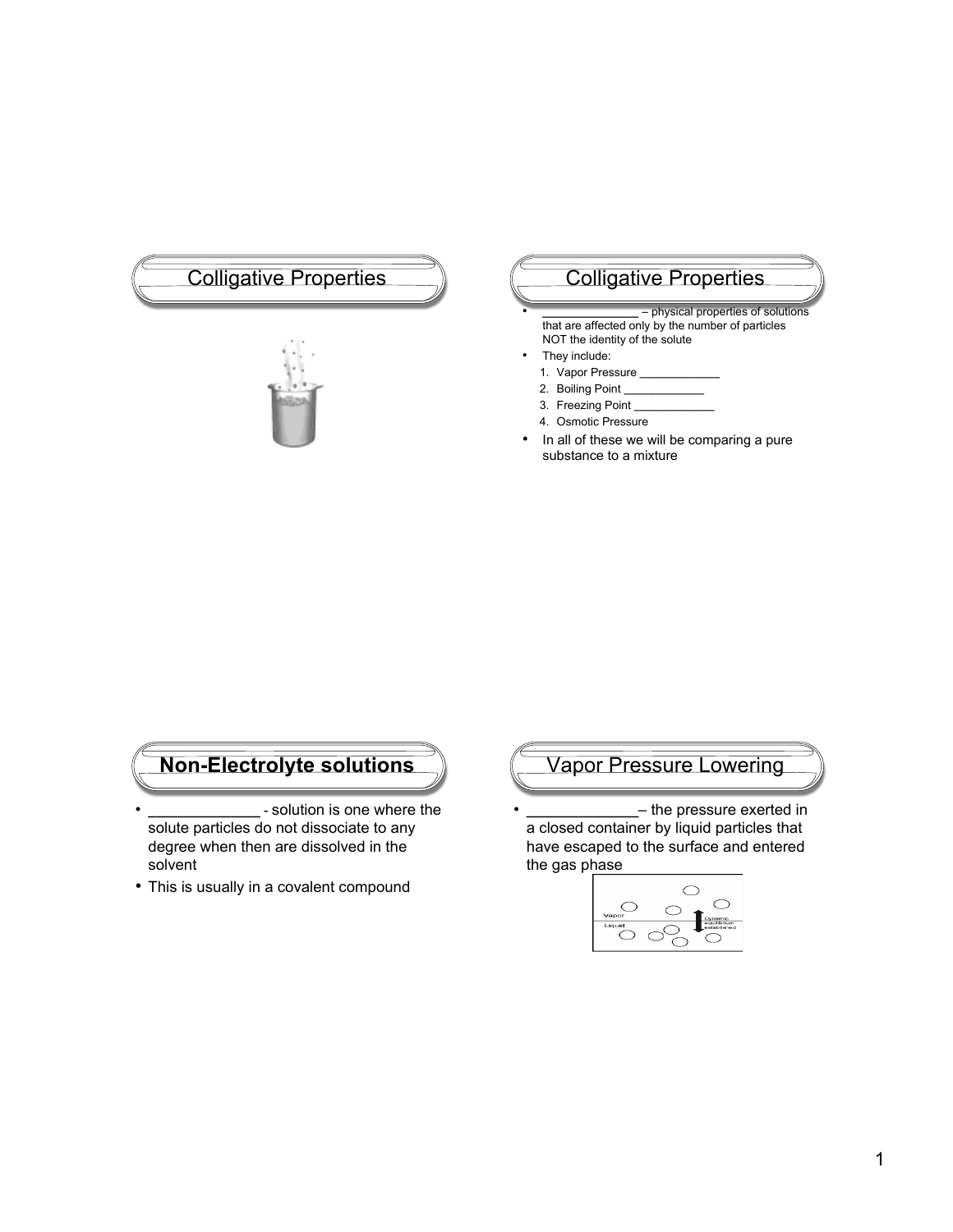#### Vapor Pressure Lowering

- Changes related to lowering of vapor pressure are governed by Raoult's law, and fall into two categories.
	- **Those where the solute is non-volatile**
	- those where the solution has two volatile components.

#### Raoult's law

- **The presence of a nonvolatile solute lowers the vapor pressure of the solvent.**
- **VP** solution = **X** solvent **P** solvent
- $VP_{solution} = VP$  of the solution
- $X_{solved}$  = mole fraction of the solvent
- $P_{solvent}$  = VP of the pure solvent

#### **Example**

• At a given temperature water has a vapor pressure of 22.80 mmHg. Calculate the vapor pressure above a solution of 90.40 g of sucrose  $(C_{12}H_{22}O_{11})$  in 350.0 mL of water, assuming the water to have a density of 1.000 g/mL.

## Another example

• 23.00 g of an unknown substance was added to 120.0 g of water. The vapor pressure above the solution was found to be 21.34 mmHg. Given that the vapor pressure of pure water at this temperature is 22.96 mmHg, calculate the Molar Mass of the unknown.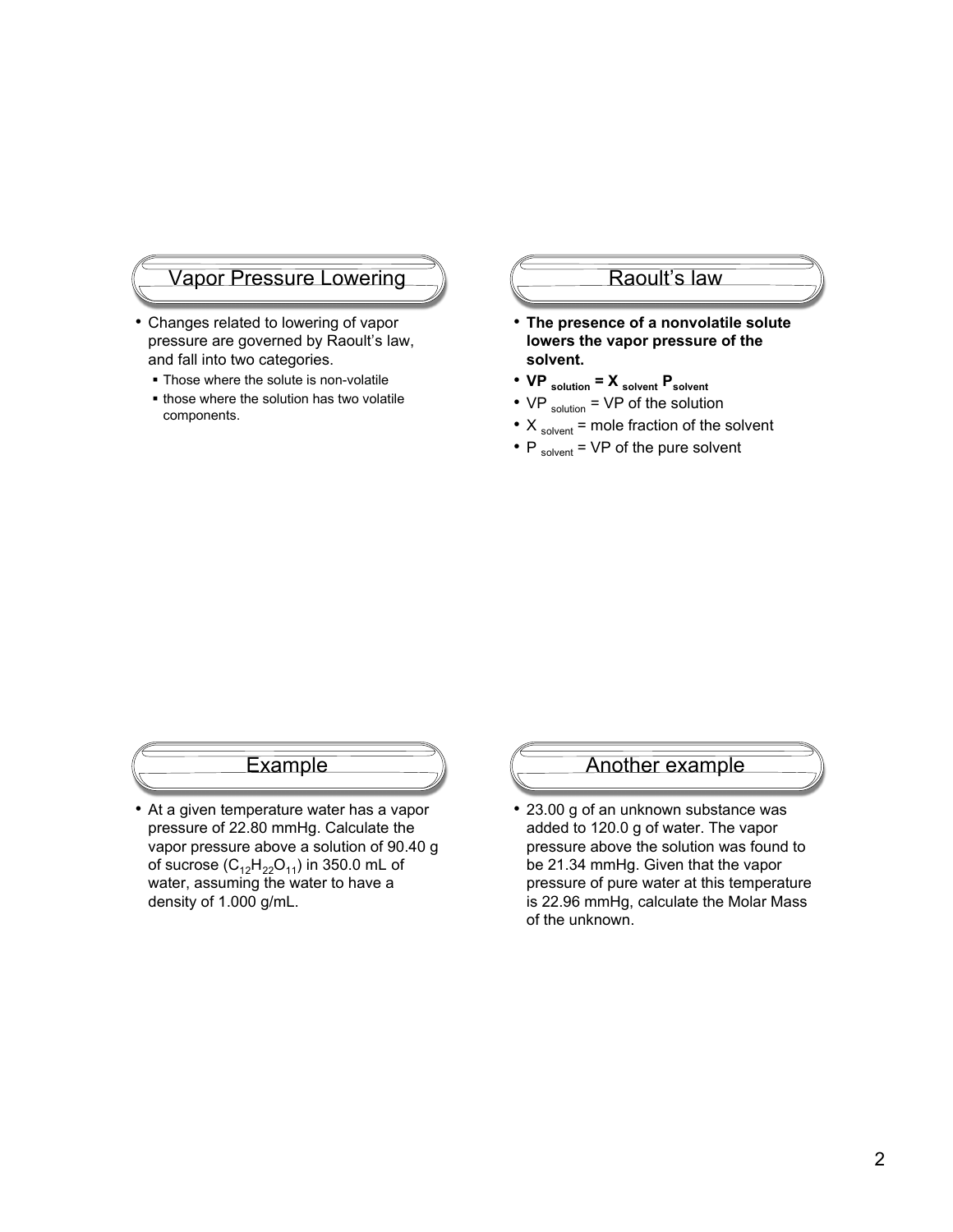

#### Another Example **A** solution with two volatile components

- Modified Raoult's law
- $VP_T = X_A P_A + X_B P_B$

## **Example**

• At 20.0 °C the vapor pressures of methanol (CH<sub>3</sub>OH)and ethanol (C<sub>2</sub>H<sub>5</sub>OH) are 95.0 and 45.0 mmHg respectively. An ideal solution contains 16.1 g of methanol and 92.1 g of ethanol. Calculate the vapor pressure.

# Boiling Point Elevation

• **\_\_\_\_\_\_\_\_\_\_\_\_\_\_\_** - point at which enough energy has been added to overcome the intermolecular forces that hold the solute in the solution.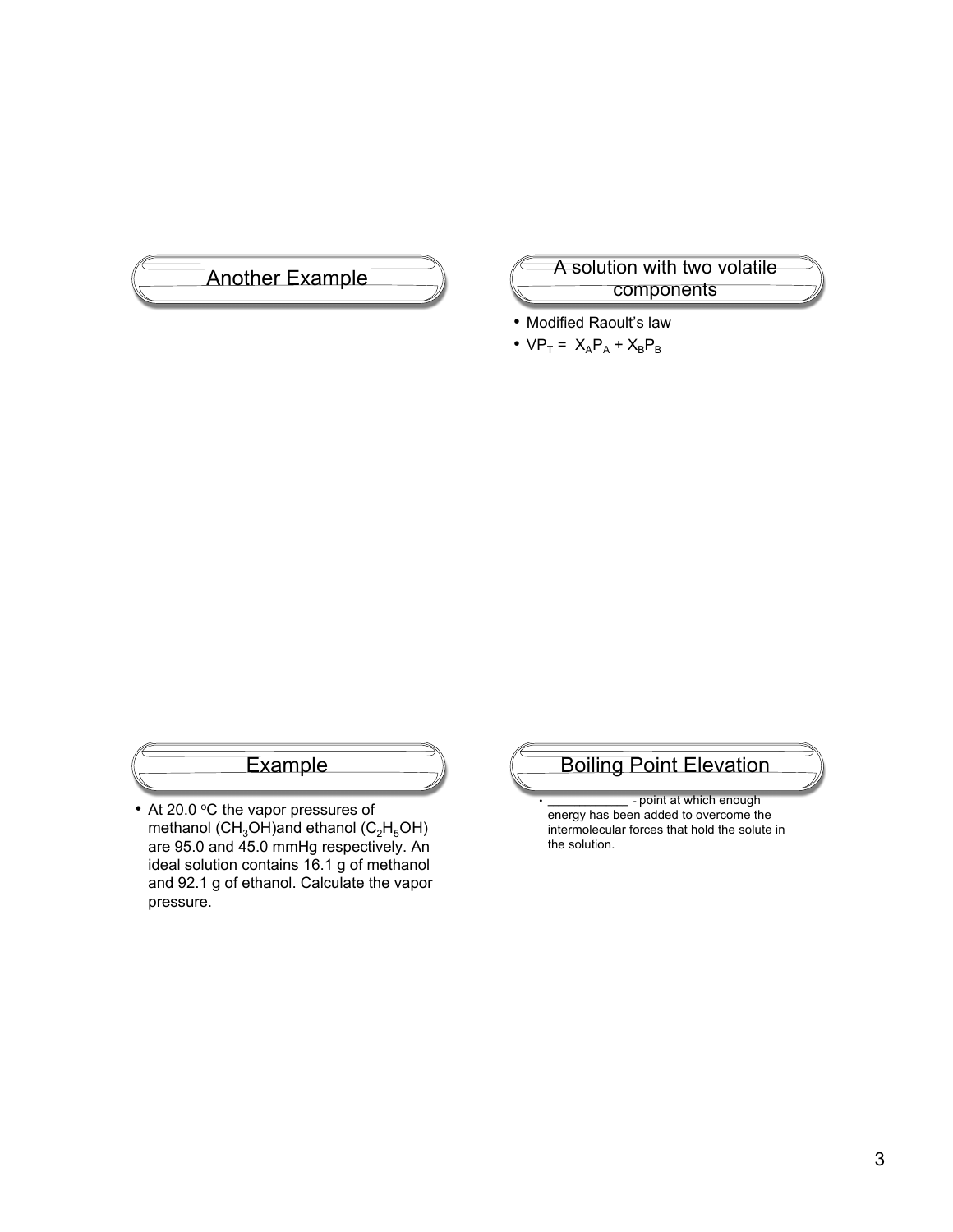## Boiling Point Elevation

- The boiling point of a mixture is higher that the boiling point of a pure substance
- The difference in boiling points can be calculated by the equation:
- $\Delta T_b = K_b m$  (i)

## Boiling Point Elevation

- $\Delta T_b = K_b m$  (i)
- $\Delta T_b$  = change in boiling point (boiling point elevation)
- $K_b$  = Boiling point elevation constant (will always get form chart)
- $\bullet$  m = molality
- i = van't Hoff factor = number of particles that the molecule breaks into

•  $K_b$  will always be given to you in the chart along with the solution's boiling point

| <b>TABLE 13.4</b><br>Molal Boiling-Point-Elevation and<br><b>Freezing-Point-Depression Constants</b> |                                 |                |                                  |                  |  |  |
|------------------------------------------------------------------------------------------------------|---------------------------------|----------------|----------------------------------|------------------|--|--|
| Solvent                                                                                              | Normal<br>Boiling<br>Point (°C) | $K_h$<br>(C/m) | Normal<br>Freezing<br>Point (°C) | $\mathcal{C}(m)$ |  |  |
| Water, H <sub>2</sub> O                                                                              | 100.0                           | 0.52           | 0.0                              | 1.86             |  |  |
| Benzene, C <sub>6</sub> H <sub>6</sub>                                                               | 80.1                            | 2.53           | 5.5                              | 5.12             |  |  |
| Ethanol, C <sub>2</sub> H <sub>5</sub> OH                                                            | 78.4                            | 1.22           | $-114.6$                         | 1.99             |  |  |
| Carbon tetrachloride, CCl4                                                                           | 76.8                            | 5.02           | $-22.3$                          | 29.8             |  |  |
| Chloroform, CHCl3                                                                                    | 61.2                            | 3.63           | $-63.5$                          | 4.68             |  |  |



- **molality** = moles solute / kg solvent
- What is the molality of a solution with 4.5 g of NaCl dissolved in  $100.0$  g of  $H<sub>2</sub>O$ ?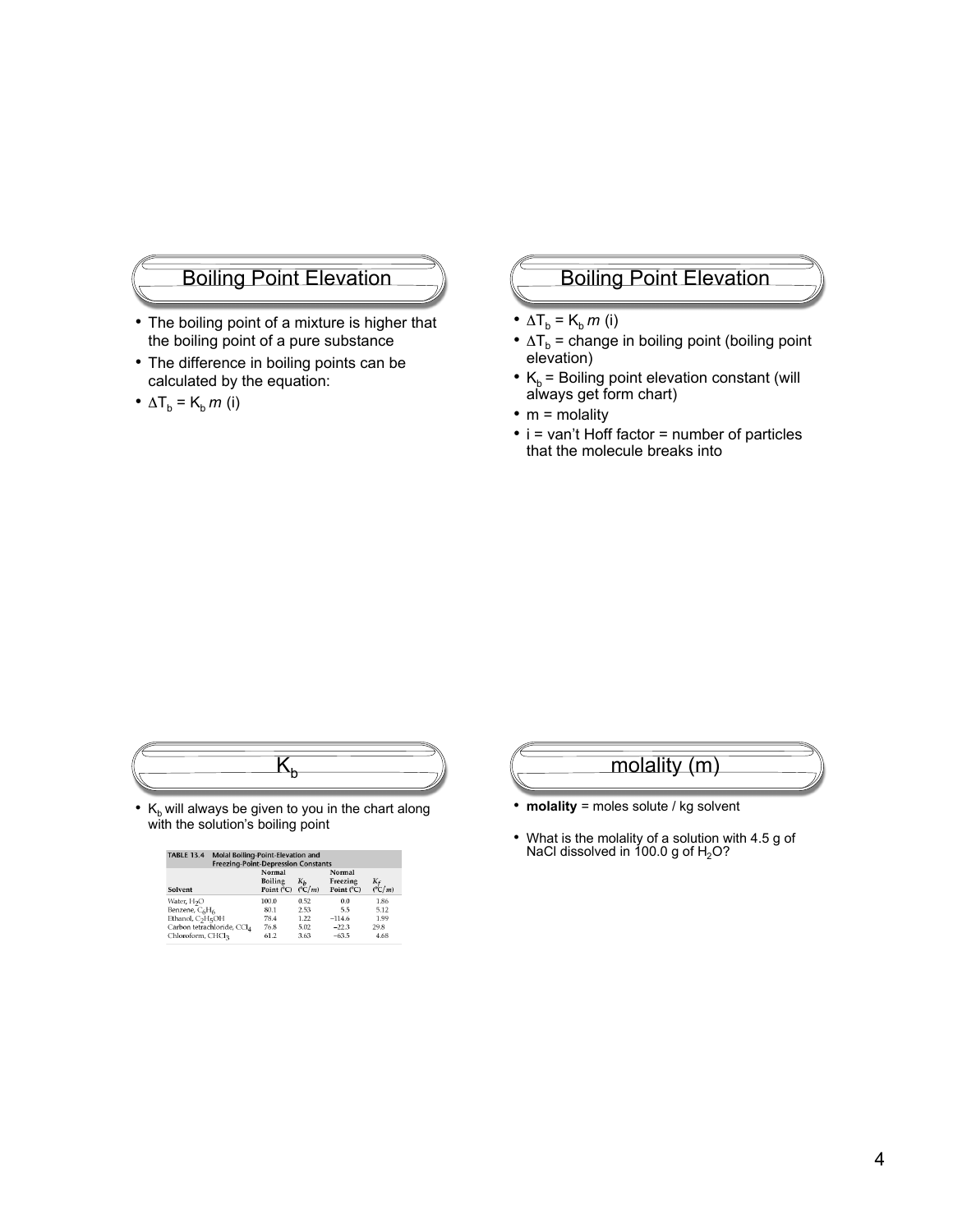## van't Hoff Factor (i)

See if the compound is ionic or molecular.

## van't Hoff Factor (i)

- For example
- What will be the ion factor in the following compounds
- $C_6H_{12}O_6$
- NaCl
- $CaCl<sub>2</sub>$
- $Na<sub>3</sub>PO<sub>4</sub>$

## Freezing Point Depression

• **\_\_\_\_\_\_\_\_\_\_\_\_\_\_\_** - point where enough energy has been removed from the solution to slow the molecules down and increase intermolecular forces so the solution becomes a solid

## Freezing Point Depression

- The freezing point of a mixture is lower that the freezing point of a pure substance
- The difference in freezing points can be calculated by the equation:
- $\Delta T_f = K_f m$  (i)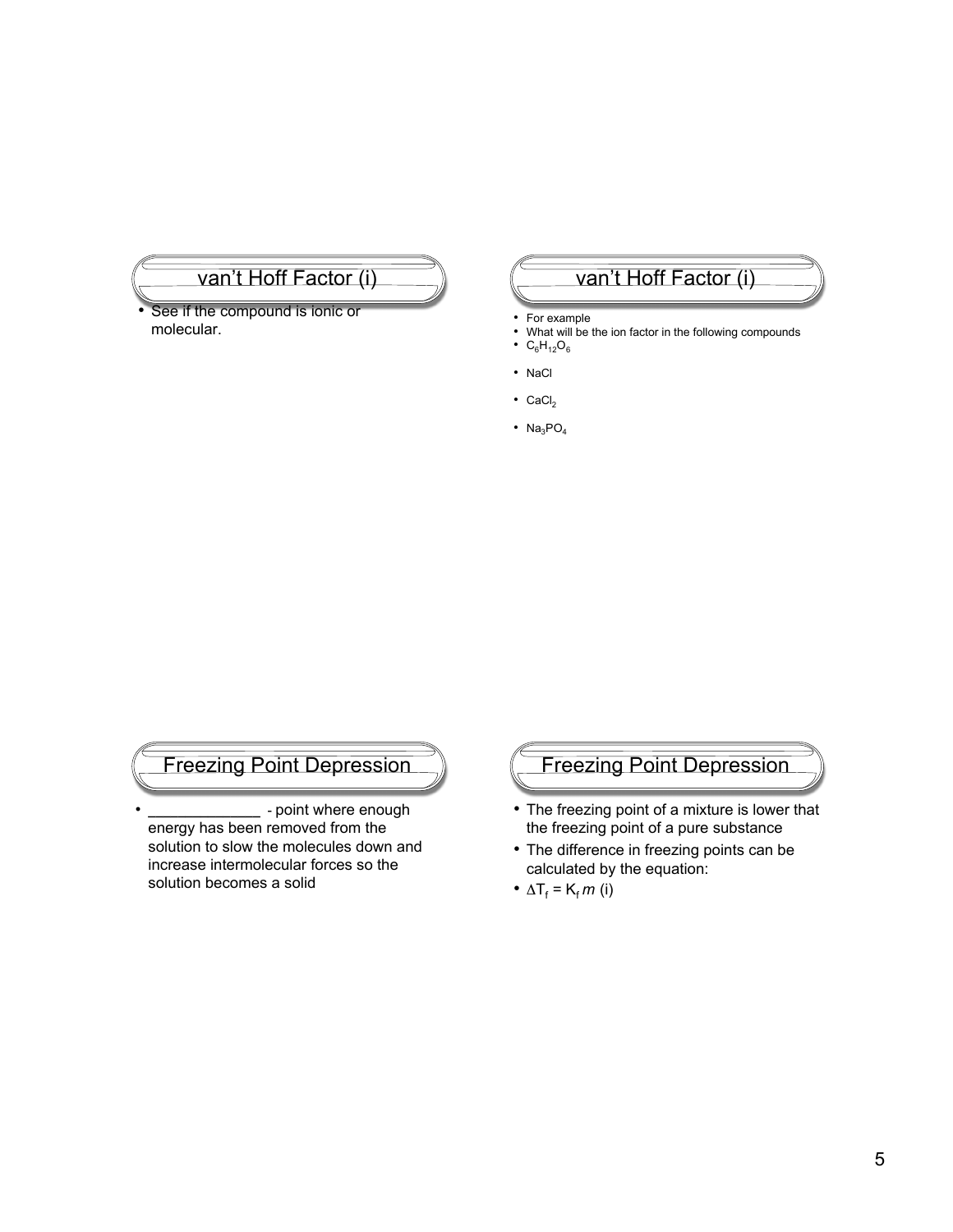## Freezing Point Depression

- $\Delta T_f = K_f m$  (i)
- $\Delta T_f$  = change in freezing point (freezing point depression)
- $K_f$  = Freezing point depression constant (will always get form chart)
- $m =$  molality
- i = number of particles that the molecule breaks into



•  $K_f$  will always be given to you in the chart along with the solution's freezing point

| <b>TABLE 13.4</b><br>Molal Boiling-Point-Elevation and<br><b>Freezing-Point-Depression Constants</b> |                                        |                          |                                  |                     |  |
|------------------------------------------------------------------------------------------------------|----------------------------------------|--------------------------|----------------------------------|---------------------|--|
| Solvent                                                                                              | Normal<br><b>Boiling</b><br>Point (°C) | $K_h$<br>$(^{\circ}C/m)$ | Normal<br>Freezing<br>Point (°C) | $\binom{\infty}{m}$ |  |
| Water, H <sub>2</sub> O                                                                              | 100.0                                  | 0.52                     | 0.0                              | 1.86                |  |
| Benzene, C6H6                                                                                        | 80.1                                   | 2.53                     | 5.5                              | 5.12                |  |
| Ethanol, C <sub>2</sub> H <sub>5</sub> OH                                                            | 78.4                                   | 1.22                     | $-114.6$                         | 1.99                |  |
| Carbon tetrachloride, CCl <sub>4</sub>                                                               | 76.8                                   | 5.02                     | $-22.3$                          | 29.8                |  |
| Chloroform, CHCl3                                                                                    | 61.2                                   | 3.63                     | $-63.5$                          | 4.68                |  |

# Calculations with BPE & FPD

• What are the boiling points and freezing points of a 0.029 m aqueous solution of NaCl?



• What are the boiling point & freezing point of a 0.050 m solution of a non-electrolyte in ethanol?